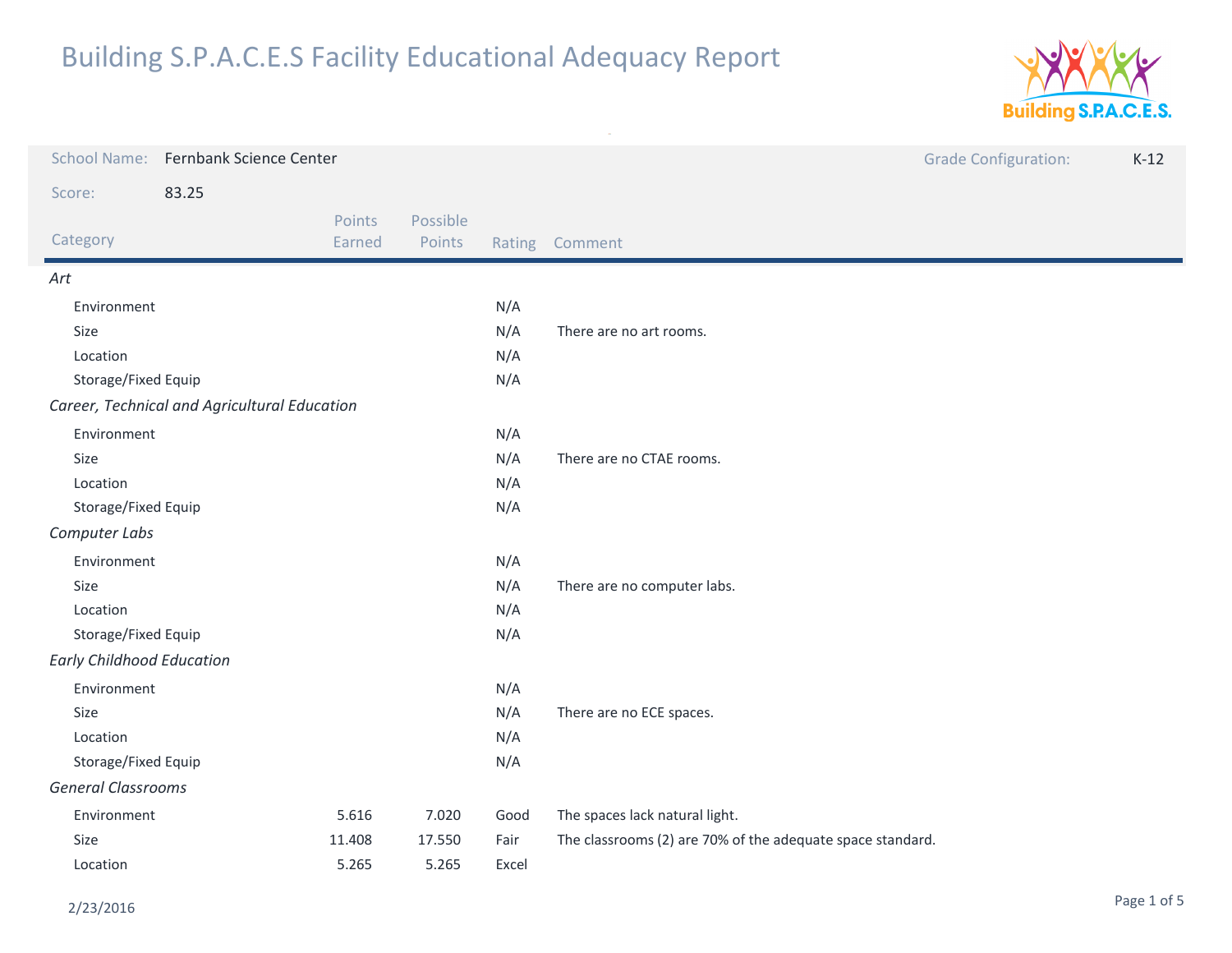

|                              | School Name: Fernbank Science Center |                  |                    |       |                                   | <b>Grade Configuration:</b> | $K-12$ |
|------------------------------|--------------------------------------|------------------|--------------------|-------|-----------------------------------|-----------------------------|--------|
| Score:                       | 83.25                                |                  |                    |       |                                   |                             |        |
| Category                     |                                      | Points<br>Earned | Possible<br>Points |       | Rating Comment                    |                             |        |
| <b>General Classrooms</b>    |                                      |                  |                    |       |                                   |                             |        |
| Storage/Fixed Equip<br>5.265 |                                      | 5.265            | Excel              |       |                                   |                             |        |
|                              | <b>Instructional Resource Rooms</b>  |                  |                    |       |                                   |                             |        |
| Environment                  |                                      |                  |                    | N/A   |                                   |                             |        |
| Size                         |                                      |                  |                    | N/A   | There are no resource rooms.      |                             |        |
| Location                     |                                      |                  |                    | N/A   |                                   |                             |        |
| Storage/Fixed Equip          |                                      |                  |                    | N/A   |                                   |                             |        |
|                              | Kindergarten & Pre-Kindergarten      |                  |                    |       |                                   |                             |        |
| Environment                  |                                      |                  |                    | N/A   |                                   |                             |        |
| Size                         |                                      |                  |                    | N/A   | There are no kindergarten spaces. |                             |        |
| Location                     |                                      | N/A              |                    |       |                                   |                             |        |
| Storage/Fixed Equip          |                                      | N/A              |                    |       |                                   |                             |        |
| Learning Environment         |                                      |                  |                    |       |                                   |                             |        |
| Learning Style Variety       |                                      | 10.029           | 10.029             | Excel |                                   |                             |        |
| <b>Interior Environment</b>  |                                      | 3.209            | 4.012              | Good  | The spaces lack natural light.    |                             |        |
| <b>Exterior Environment</b>  |                                      | 2.407            | 3.009              | Good  |                                   |                             |        |
| Environment                  |                                      | 1.159            | 1.448              | Good  |                                   |                             |        |
| Media Center                 |                                      |                  |                    |       |                                   |                             |        |
| Size                         |                                      | 2.896            | 3.620              | Good  |                                   |                             |        |
| Location                     |                                      | 0.869            | 1.086              | Good  |                                   |                             |        |
| Storage/Fixed Equip          |                                      | 0.869            | 1.086              | Good  |                                   |                             |        |
| <b>Music</b>                 |                                      |                  |                    |       |                                   |                             |        |
| Environment                  |                                      |                  |                    | N/A   |                                   |                             |        |
| Size                         |                                      |                  |                    | N/A   | There are no music rooms.         |                             |        |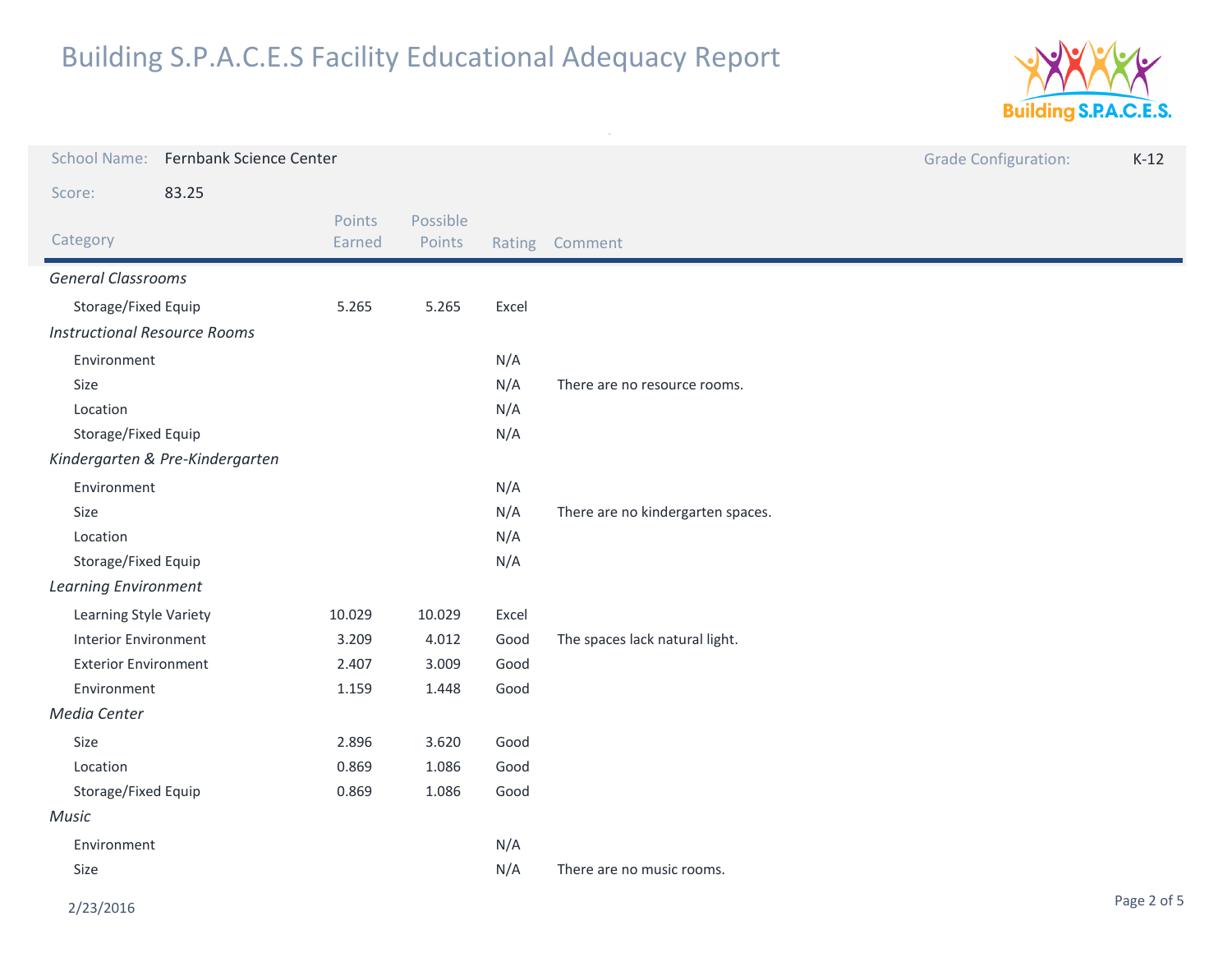

| <b>School Name:</b>       | Fernbank Science Center          |                  |                    |       | <b>Grade Configuration:</b><br>$K-12$                                                                                                                                                                                                                                                            |
|---------------------------|----------------------------------|------------------|--------------------|-------|--------------------------------------------------------------------------------------------------------------------------------------------------------------------------------------------------------------------------------------------------------------------------------------------------|
| Score:                    | 83.25                            |                  |                    |       |                                                                                                                                                                                                                                                                                                  |
| Category                  |                                  | Points<br>Earned | Possible<br>Points |       | Rating Comment                                                                                                                                                                                                                                                                                   |
| Music                     |                                  |                  |                    |       |                                                                                                                                                                                                                                                                                                  |
| Location                  |                                  |                  |                    | N/A   |                                                                                                                                                                                                                                                                                                  |
| Storage/Fixed Equip       |                                  |                  |                    | N/A   |                                                                                                                                                                                                                                                                                                  |
| <b>Performing Arts</b>    |                                  |                  |                    |       |                                                                                                                                                                                                                                                                                                  |
| Environment               |                                  |                  |                    | N/A   |                                                                                                                                                                                                                                                                                                  |
| Size                      |                                  |                  |                    | N/A   | There are no performing arts spaces.                                                                                                                                                                                                                                                             |
| Location                  |                                  |                  |                    | N/A   |                                                                                                                                                                                                                                                                                                  |
| Storage/Fixed Equip       |                                  |                  |                    | N/A   |                                                                                                                                                                                                                                                                                                  |
| <b>Physical Education</b> |                                  |                  |                    |       |                                                                                                                                                                                                                                                                                                  |
| Environment               |                                  |                  |                    | N/A   |                                                                                                                                                                                                                                                                                                  |
| Size                      |                                  |                  |                    | N/A   | There are no P.E. spaces.                                                                                                                                                                                                                                                                        |
| Location                  |                                  |                  |                    | N/A   |                                                                                                                                                                                                                                                                                                  |
| Storage/Fixed Equip       |                                  | N/A              |                    |       |                                                                                                                                                                                                                                                                                                  |
| <b>Science</b>            |                                  |                  |                    |       |                                                                                                                                                                                                                                                                                                  |
| Environment               |                                  | 1.161            | 1.161              | Excel |                                                                                                                                                                                                                                                                                                  |
| Size                      |                                  | 1.886            | 2.902              | Fair  | There are two larger spaces for larger classes. These spaces meet 70% of the adequate space<br>standards. There are also 7 labs that are smaller that have specialized equipment and function as<br>smaller intimate learning stations. They are from 19% to 48% of the adequate space standard. |
| Location                  |                                  | 0.870            | 0.870              | Excel |                                                                                                                                                                                                                                                                                                  |
| Storage/Fixed Equip       |                                  | 0.696            | 0.870              | Good  | Additional storage space is needed for the equipment, materials, and supplies that are utilized by<br>the instructors in programs at the Center and throughout the District.                                                                                                                     |
|                           | Self-Contained Special Education |                  |                    |       |                                                                                                                                                                                                                                                                                                  |
| Environment               |                                  |                  |                    | N/A   |                                                                                                                                                                                                                                                                                                  |
| Size                      |                                  |                  |                    | N/A   | There are no self-contained special education spaces.                                                                                                                                                                                                                                            |
| Location                  |                                  |                  |                    | N/A   |                                                                                                                                                                                                                                                                                                  |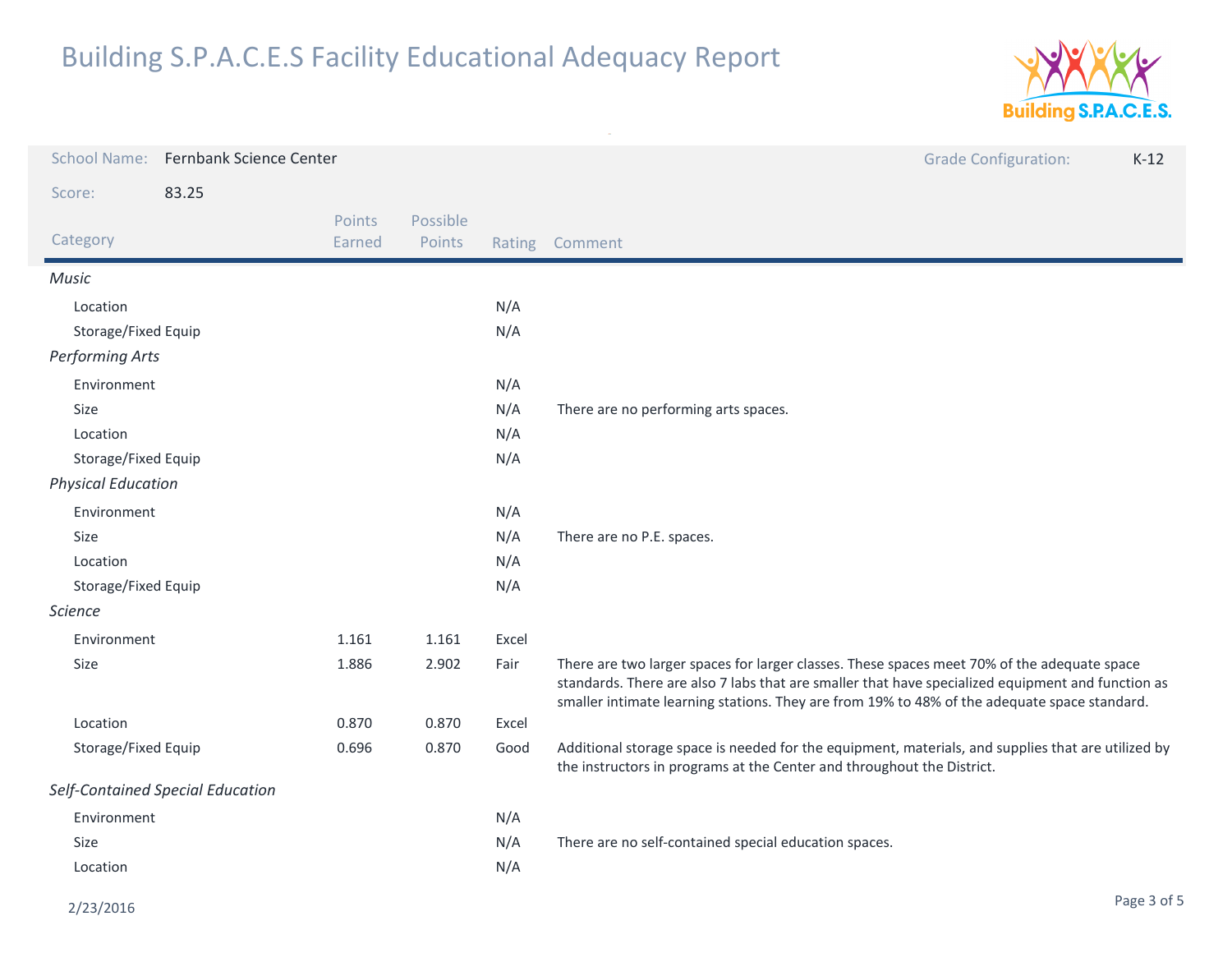

| <b>School Name:</b>                   | Fernbank Science Center          |        |          |      | <b>Grade Configuration:</b><br>$K-12$                                                                                                                                                                                                                            |
|---------------------------------------|----------------------------------|--------|----------|------|------------------------------------------------------------------------------------------------------------------------------------------------------------------------------------------------------------------------------------------------------------------|
| Score:                                | 83.25                            |        |          |      |                                                                                                                                                                                                                                                                  |
|                                       |                                  | Points | Possible |      |                                                                                                                                                                                                                                                                  |
| Category                              |                                  | Earned | Points   |      | Rating Comment                                                                                                                                                                                                                                                   |
|                                       | Self-Contained Special Education |        |          |      |                                                                                                                                                                                                                                                                  |
| Storage/Fixed Equip                   |                                  |        |          | N/A  |                                                                                                                                                                                                                                                                  |
| <b>Non-Instructional Spaces</b>       |                                  |        |          |      |                                                                                                                                                                                                                                                                  |
| Administration                        |                                  | 2.782  | 3.478    | Good |                                                                                                                                                                                                                                                                  |
| Cafeteria                             |                                  |        |          | N/A  |                                                                                                                                                                                                                                                                  |
| Food Service and Prep                 |                                  |        |          | N/A  |                                                                                                                                                                                                                                                                  |
| Clinic                                |                                  |        |          | N/A  |                                                                                                                                                                                                                                                                  |
| Counseling                            |                                  |        |          | N/A  |                                                                                                                                                                                                                                                                  |
| <b>Custodial and Maintenance</b>      |                                  | 0.802  | 1.003    | Good |                                                                                                                                                                                                                                                                  |
| <b>Student Restrooms</b>              |                                  | 1.422  | 1.778    | Good |                                                                                                                                                                                                                                                                  |
| Faculty Work Space and Toilets        |                                  | 0.888  | 1.366    | Fair | The staff room and workroom is small and crowded when more than two to three staff are in the<br>same space.                                                                                                                                                     |
| <b>Outside Spaces</b>                 |                                  |        |          |      |                                                                                                                                                                                                                                                                  |
| Vehicular Traffic                     |                                  | 4.814  | 6.017    | Good |                                                                                                                                                                                                                                                                  |
| <b>Pedestrian Traffic</b>             |                                  | 0.539  | 0.674    | Good |                                                                                                                                                                                                                                                                  |
| Parking                               |                                  | 4.095  | 5.119    | Good |                                                                                                                                                                                                                                                                  |
| <b>Athletic Fields and Facilities</b> |                                  |        |          | N/A  |                                                                                                                                                                                                                                                                  |
| Safety and Security                   |                                  |        |          |      |                                                                                                                                                                                                                                                                  |
| Fencing                               |                                  |        |          | N/A  |                                                                                                                                                                                                                                                                  |
| Signage & Way Finding                 |                                  | 0.286  | 0.358    | Good |                                                                                                                                                                                                                                                                  |
| Ease of Supervision                   |                                  | 3.209  | 4.012    | Good |                                                                                                                                                                                                                                                                  |
| <b>Controlled Entrances</b>           |                                  | 0.802  | 1.003    | Good | Because this is a public venue, the use of coded access cards is not possible on the front door.<br>Two of the doors on the back of the building do have coded access. Inside the front door is a<br>security station as well as fee station used by the public. |